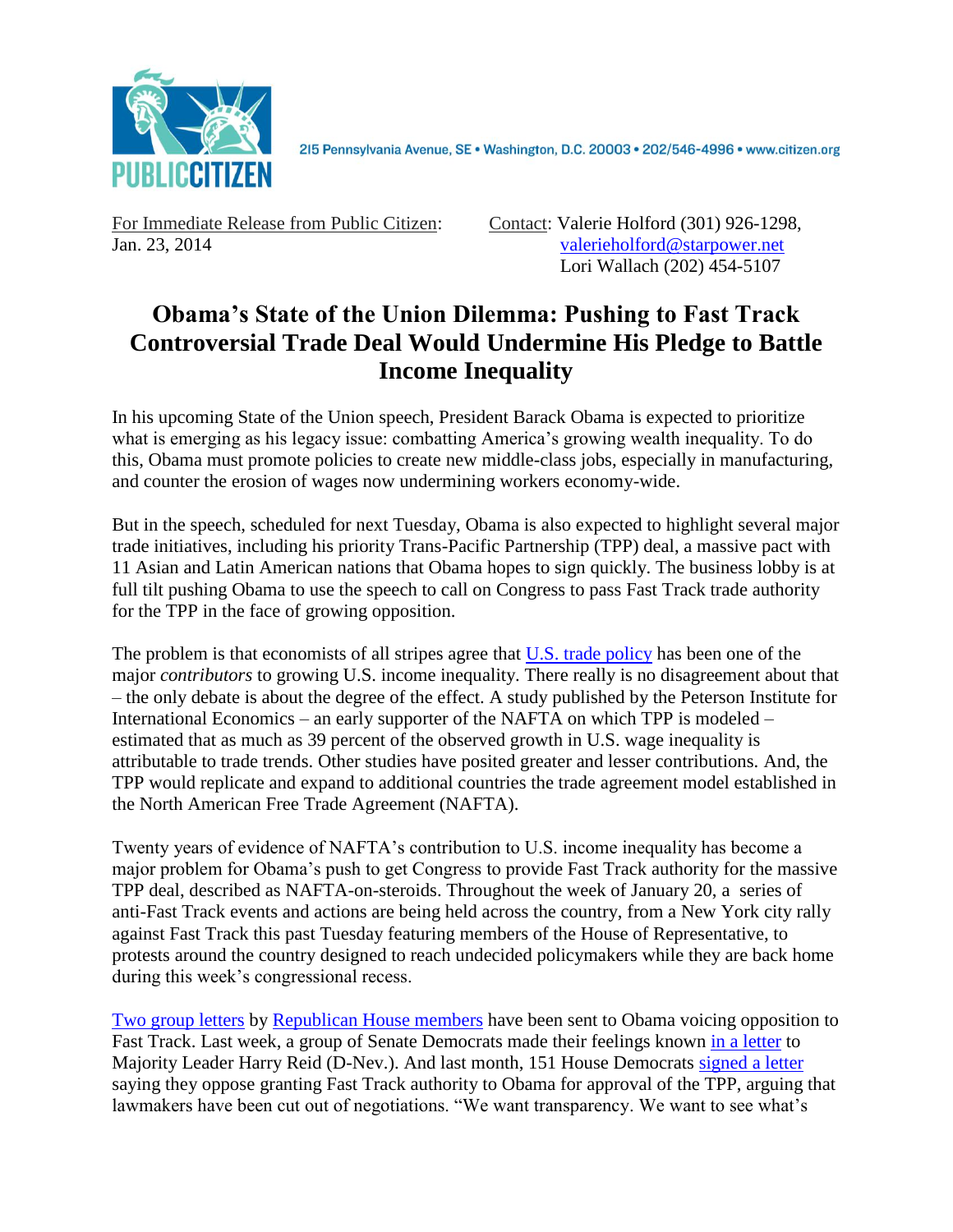going on there," House Minority Leader Nancy Pelosi (D-Calif.) told reporters. "We have a problem with that."

Some of the most vocal critics of granting Fast Track authority include U.S. Sen. Sherrod Brown (D-Ohio) and U.S. Reps. George Miller (D-Calif.), Rosa DeLauro (D-Conn.), Mike Michaud (D-Maine), Keith Ellison (D-Minn.), and Marcy Kaptur (D-Ohio) and Republicans such as Walter Jones of North Carolina and David McKinley of West Virginia. The deal also is strongly opposed by numerous labor unions, consumer and faith organizations, and environmental and family farm groups.

Congressional opposition to more-of-the-same trade deals has intensified as Obama's past State of the Union trade promises have fallen flat. In contrast to Obama's 2011 SOTU promise that his only major past trade deal, the U.S.-Korea Free Trade Agreement, would boost exports, in the agreement's first year, U.S. exports to Korea fell 10 percent, imports from Korea rose and the U.S. trade deficit with Korea exploded by 37 percent. This equates to a net loss of approximately 40,000 U.S. jobs.

The drop in exports to Korea added to last year's sluggish overall two percent U.S. export growth rate. Given current trends, the U.S. will not achieve the president's export-doubling plan until 2032 – 18 years behind the 2014 deadline Obama set in his 2010 State of the Union speech.

This follows on the recent  $20<sup>th</sup>$  anniversary of NAFTA, which fueled an explosion of the U.S. trade deficit with Mexico and Canada to \$181 billion by 2012, resulting in a net American loss of one million jobs. (The net job loss figure is derived from the U.S. government methodology employed to calculate the employment effects of trade flows.) But the full effect of NAFTA on U.S. workers, and the contribution to growing income inequality, resulted from broader factors:

• While many focus on the *number* of U.S. jobs lost from NAFTA and similar pacts, the most significant effect has been a fundamental alternation in the *composition* of jobs available to the 63 percent of American workers without a college degree. And this has had a direct impact on income inequality.

• Trade pact investment rules remove many of the risks otherwise associated with sending jobs offshore to where labor costs are drastically cheaper. The United States has lost millions of manufacturing jobs during the 20 years of NAFTA and decade-plus since Congress approved China's entry to the World Trade Organization. As a result, the wages most U.S. workers can earn have been severely degraded even as overall unemployment has been largely stable (excluding the Great Recession) as new low-paying service sector jobs have been created.

• According to the U.S. Bureau of Labor Statistics, two of every three displaced manufacturing workers who were rehired in 2012 experienced a wage reduction, most of them more than 20 percent. The list compiled by the Department of Labor's Trade Adjustment Assistance program of more than 845,000 specific American jobs lost to NAFTA and similar pacts reads like the funeral program for the middle class.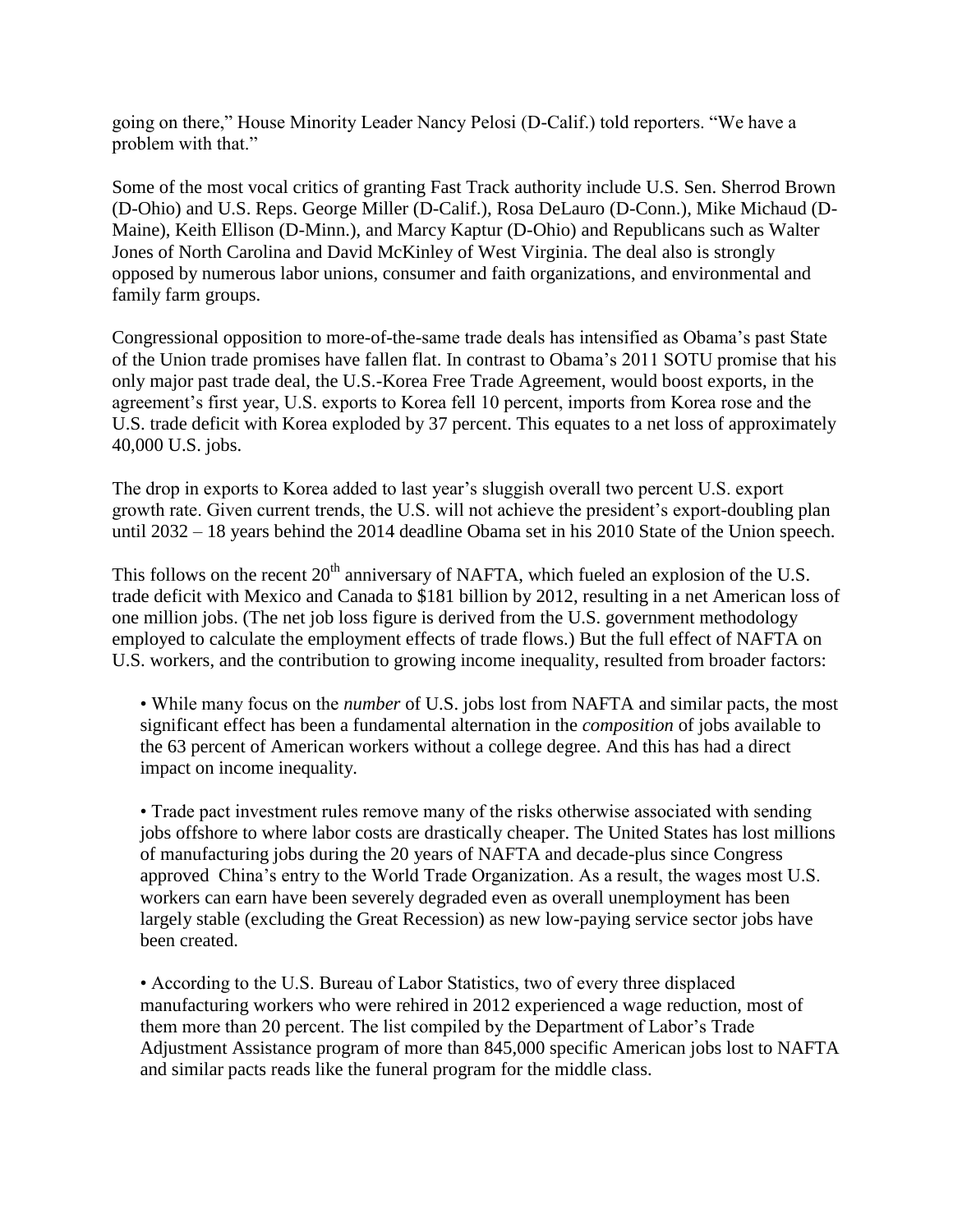• The implications for growing income inequality are broad. It is not only those American workers who lost a job to NAFTA or China trade who face downward wage pressure; as increasing numbers of workers displaced from manufacturing jobs joined the glut of workers competing for non-offshorable, low-skill jobs in sectors such as food service and retail, real wages have fallen in these growing sectors as well.

• The U.S. government data is striking: The shift in employment from high-paying manufacturing jobs to low-paying service jobs has contributed to overall wage stagnation. The average U.S. wage has grown less than one percent annually in real terms since NAFTA was enacted even as worker productivity has risen more than three times.Since the January 1, 1994, implementation of NAFTA, the share of national income collected by the richest 10 percent has risen by 24 percent, while the top 1 percent's share has shot up by 58 percent.

• Offshoring of American jobs is rapidly moving up the skills ladder, expanding the income inequality effect. Alan S. Blinder, a former Federal Reserve vice chair, Princeton economist and NAFTA supporter, says that one out of every four American jobs could be offshored in the foreseeable future. A study he co-authored found that the most offshorable industry is finance and insurance, not manufacturing. According to Binder's study, American workers with a four-year college degree and an annual salary above \$75,000 are among those most vulnerable to having their jobs offshored.

• The grandfather of modern free trade economics, Paul Samuelson, published a startling 2004 academic paper in the *Journal of Economic Perspectives* which shows mathematically how the offshoring of higher-paid jobs to low-wage countries can cause U.S. workers to lose more from reduced wages than they gain from cheaper imported goods. Trade theory states that while those specific workers who lose their jobs due to imports may suffer, the vast majority of us gain from trade "liberalization" because we can buy cheaper imported goods. Except, as job offshoring has moved up the wage level, this is no longer necessarily true.

• When the non-partisan Center for Economic and Policy Research applied the actual data to the trade theory, they discovered that when one compares the lower prices of cheaper goods to the income lost from low-wage competition under our current policy, the trade-related losses in wages hitting the vast majority of American workers outweigh the gains in cheaper priced goods from trade. U.S. workers without college degrees (the vast majority) lost an amount equal to 12.2 percent of their wages, so for a worker earning \$25,000 a year, the loss would be more than \$3,000 per year.

The dynamic created by our current trade policy has dramatically rearranged the work force, triggering a collapse of the middle class and hampered upward mobility for the working class while expanding the ranks of the working poor.

"The 20-year record of NAFTA shows that deals like the Trans-Pacific Partnership would contribute to income inequality as more middle-class jobs are lost," said Lori Wallach, director of Public Citizen's Global Trade Watch. "Either Obama can prioritize a battle against income inequality or he can push more NAFTA-style trade agreements and the trade authority to railroad them through Congress, but he cannot do both."